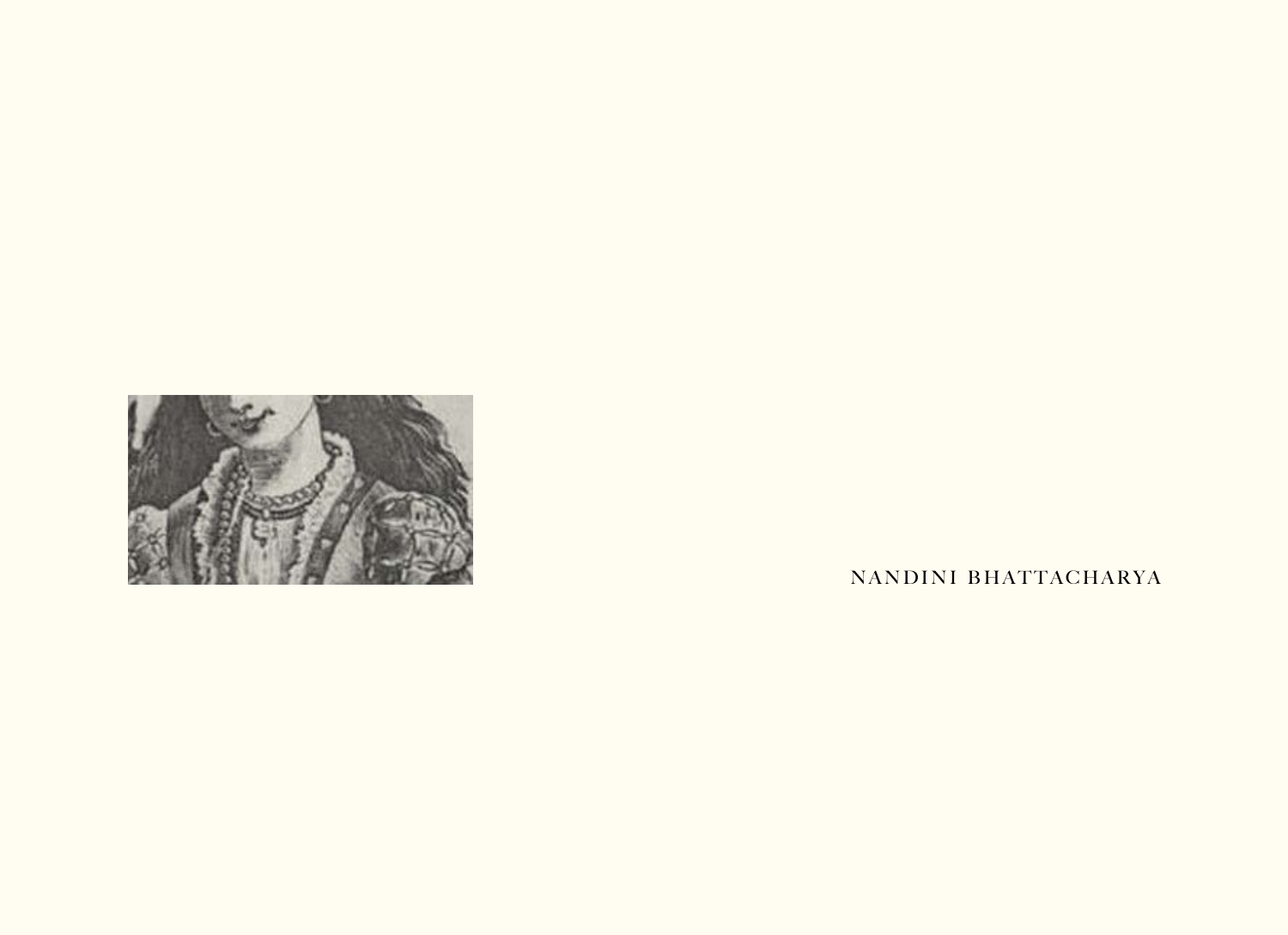## The Cousin's Wedding bhattacharya bhattacharya

Shabari had painted the seats on which the bride and groom would be carried. On Charu's she had painted a vial of some indefinite medicine, a syringe, and a stethoscope – he worked for a major multinational pharma -- and the peanut gallery applauded. On Shoma's seat she had painted a crude eighties telephone, black and white. Shoma had been a call center girl before marriage to Charu made her future unreadable. Charu's seat was bordered in red; Shoma's in a metallic yellow that hurt the eyes. "This is the best I can do with the tools I have," Shabari declared ruefully as she contemplated her handiwork, still on her haunches. Near her, a six-year old boy stood breathless. He looked at her now, his tubby face registering wonder and undying love.

Charu took a look, and snorted. "That telephone looks like liberalization was really good for India. Mind you, this is a card-carrying communist saying this."

The most comfort she felt was in the company of Ba-

kulrani and a few stray young girls. Bakul had showed up for the wedding, out of sheer force of habit probably. Bakul was befuddled from her opium habit, and when she was high her talk was always narky. She snivelled vocally, to the great delight of the Neronic children, that she did not understand why the household quartered her in the ground floor, where all the servants and gatekeepers slept. Her great fear was of rape. She sat in a lilac opium haze and confabulated with sister spinsters about the dangers posed by men. They were everywhere, the assembly nodded and whispered; behind office doors, on trams, in cinema halls, in government offices in the late afternoons, in women's colleges. The women agreed also that the men delighted most greatly in virgins. "If once they get a virgin, no, they do it once, twice, thrice, the brutes!" the whisper went around. "Hard to find virgins nowadays, that's the reason, no sister Bakul?" The assembled spinsters or virgins with no prospects of marriage, ever, found this probable. Anyway, Bakul who often chaired these sessions of *paan*, *chaa* and whatever-else, had her fears resurrected every day at this time. Her heart swelled in impotent anguish, imagining her own dishonor. She knew she had no protectors.

On the wedding night Bakulrani was not allowed to come up – she was too high and too unmanageable.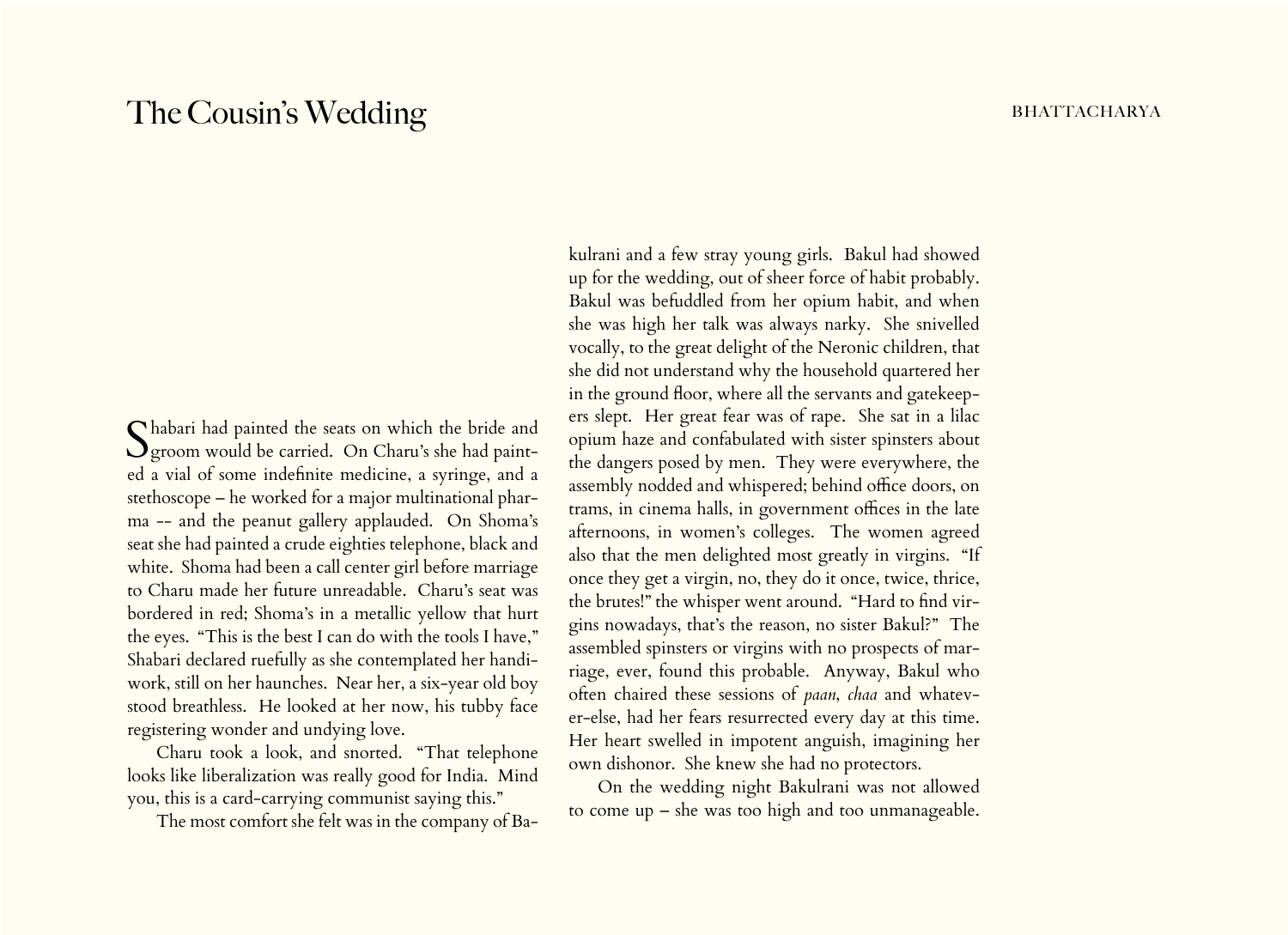## **BHATTACHARYA**

Charu's brother-in-law had worked very hard to have only the right people sit up in the newly-weds' room the night of the wedding ceremony. Shoma sat huddled on the snowy, scented bedspread, a crumpled rose on snow. Young men stood about talking to girls they had just met or brought with them. A girl was standing to one side, with a group of Shoma's college friends, all of them giggling and chuckling, conscious of their power. She had an audacious bust. She was smiling slightly, baring her teeth a little, and below the nervous beads of sweat on her neck and collarbones, the bust rose high and fell dramatically.

In the bridal chamber, the party was warming up. Someone had got rum.

"None for her," Charu said menacingly, pointing to Shoma. Shoma lay now on the white bedspread like a large, spreading stain. She had fallen asleep. A very soft snoring came from her.

Shabari took her plastic cup out to the terrace and lit a cigarette. When she saw Charu now, she could not remember him as a lover, even from the recent episode of their farce. Many other shapes and touches smudged out Charu. The rum trickled down to a warm place in her stomach. She felt herself getting a little hysterical.

Shoma seemed like a really nice girl. She had smiled

shyly and meekly at the comments wrapping the noose around her, even at the comment about her slight chubbiness -- "bride is healthy, no?" -- from the aunt who did not understand or care that young women today want to be slim. Even disappointed cattiness about the jewelry from Shoma's family had caused only a small shadow of uncertainty to pass over the smile. Shoma's parents were nice people from the suburbs.

Clearly she was a good-natured girl. Clearly she would make Charu happy, whatever that meant. Someone had reported that Shoma liked the perfume and the Yves St. Laurent watch that Shabari had brought. Though gold would have been better, of course. People were working hard on being in Shoma's good books; they expected to live many more years in the household that would one day be Charu's. Shyly, Shoma had acknowledged to Shabari her pleasure at these gifts with a little nod.

Now she was sleeping in a heap on the dreadful white sheets. They would stain the sheets no doubt, Shoma surely being a virgin. Thank God that here was no custom of displaying nuptial sheets the day after, but Charu would probably brag secretly to some of his friends, and Aunt Bipasha would look pleased and bereaved at the same time, her firstborn male given to another woman,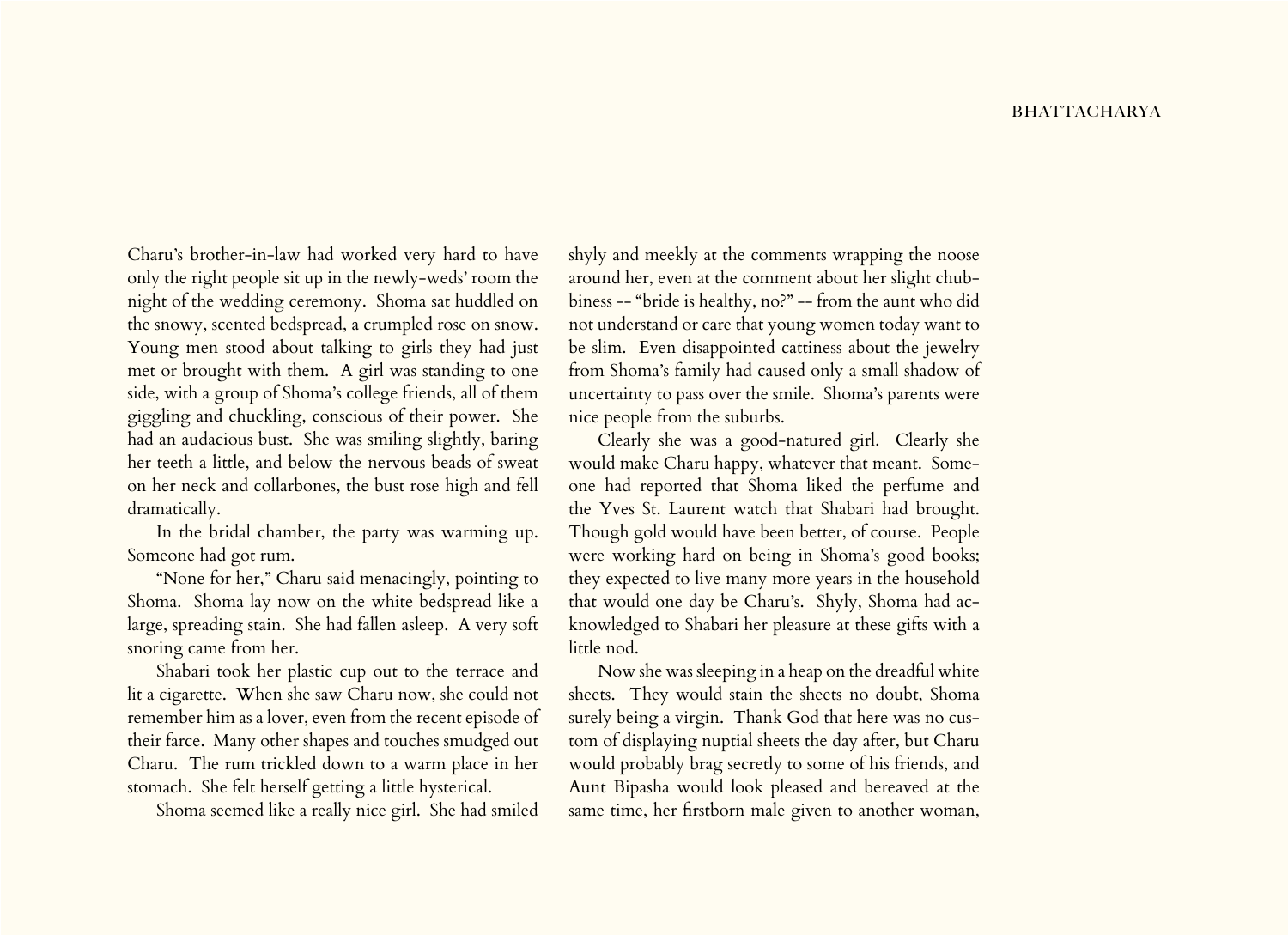while Shoma, Shoma would probably look like the goddess Durga, preparing for the shocking plunge into the long, muddled river of wife for life.

The wedding music was just fading out, the last moans now more sorrowful than story-telling. This moment of entering a stranger's life, and he yours, as though the past never was, or was only for this. She saw how Shoma smiled, as though wanting to make everything right, right away. She had been set adrift on this new river of life, cast into a house where one day she would not know where to find water to drink and the next day she would be asked to care for everyone in it.

Someone in the room pimpled with sound shouted hoarsely, "Hey girls, let us have songs, what do you all say? Kalpana, why don't you show us your magic, that you used to enchant us with in college? Do you still have those pipes?" The person said "pipes" in English, setting everybody laughing. Shabari tiptoed to get a look through the window that opened onto the black sky. Kalpana looked uncomfortable, but said nothing. Another one of Shoma's more abrasive college friends said loudly, however, "Mind your own pipes. Want me to get you some more *ganja* to put in them?" The room was flooded by a wave of *oohs*, *aahs*, *baap-res*. Snatches of "Woman or switchblade?" and "Gave what, eight *an-*

*nas* a kilo!" floated about. Kalpana, however, snapped suddenly into "*You don't know me. . . .*" Obviously she had come prepared. The people in the room fell into a gorged, glassy-eyed, bored, slow foot-tapping rhythm. Someone shouted as soon as Kalpana finished, "Sing something recent *yaar*, not this ninteen-one-ty stuff!" "Yes, yes, something recent," other voices chimed in. Kalpana broke obligingly into "*Mujhko* beautiful *banake*  tension *kiun diya [Why cause me all this tension by creating me beautiful].* . . ." the room burst into a handclapping, footstomping frenzy, someone catcalled in the back, an unknown drunk was heard shouting, "tension for nothing, *yaar*, you are not beautiful," but over all the song was a huge hit.

Shoma was awake; all the noise had woken her. A young man started talking to Shoma in a low voice. Shoma started animatedly explaining something. Was there a hint of ardor between them? Had Charu noticed? Would he say something if he had?

Charu was obviously not going to notice. It was probably beneath his dignity. Shabari lowered her head, suddenly queasy. The rum swirled about in her stomach. It also made her mischievous, careless. She shouldn't have stayed in the wedding house, but gone to sleep with all the other women now supposedly free